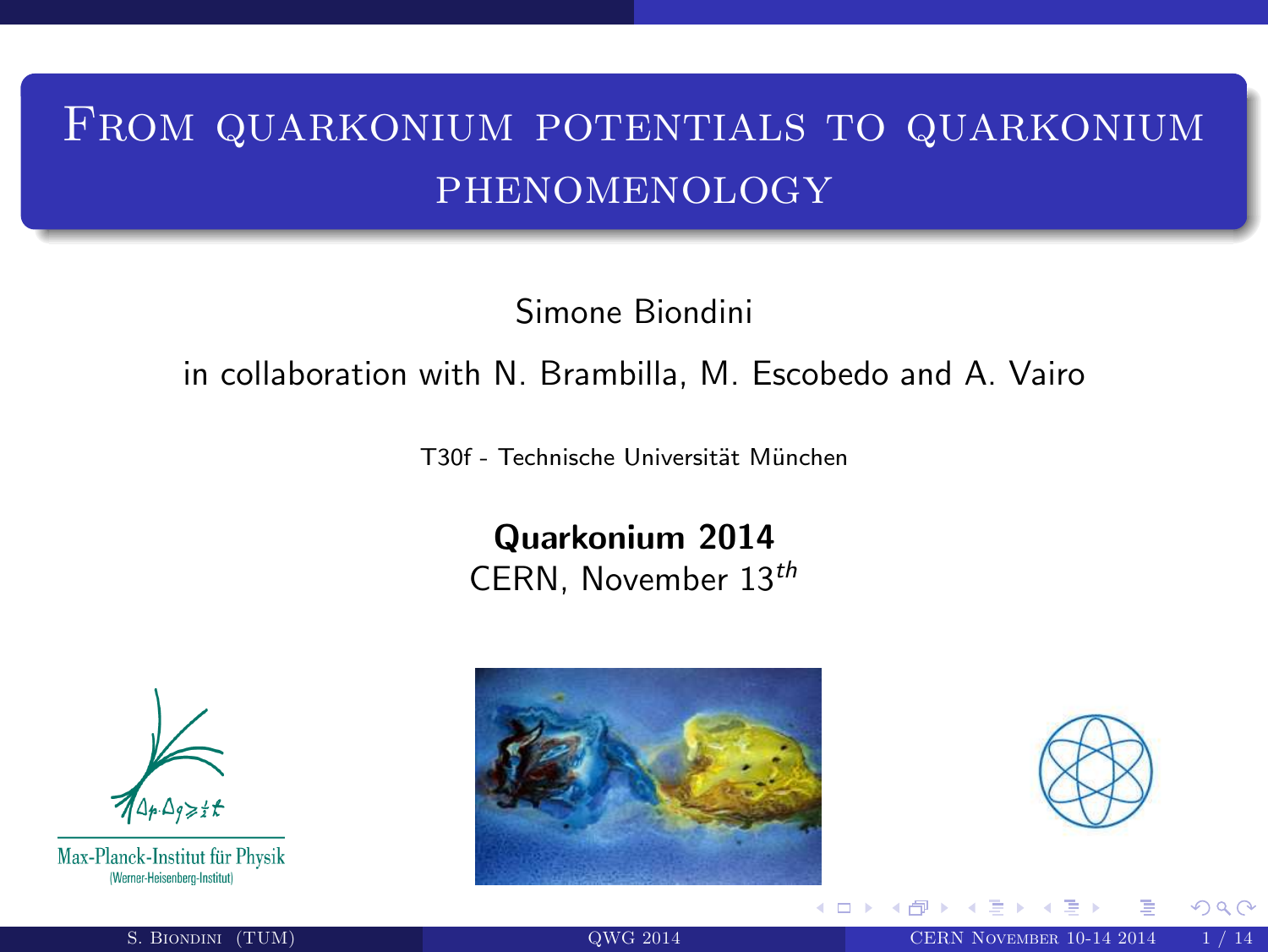

- 2 EFTS FOR QUARKONIUM AT THE LHC
- <sup>3</sup> [EFT and Anisotropic QGP](#page-9-0)
- <sup>4</sup> [Conclusions and Outlook](#page-13-0)

4 0 8 4

<span id="page-1-0"></span> $\cap$  a  $\cap$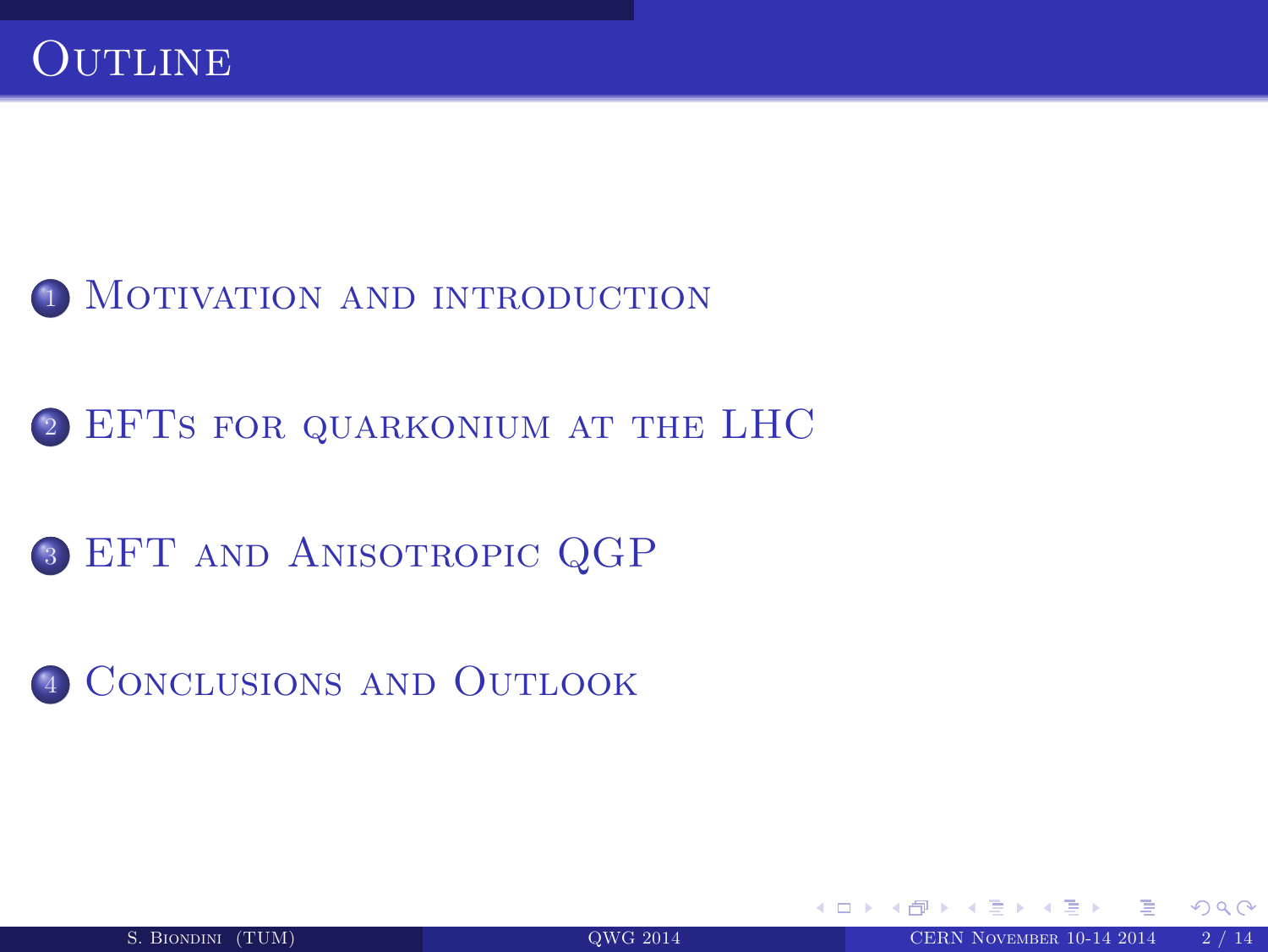## QCD phase diagram

QCD phase diagram is explored in present day colliders and experiments



#### How can we study the properties of quark gluon plasma (QGP)?

- **•** effective hydrodynamics description (bulk properties)
- hard probes, highly energetic particles not in equilibrium with QGP

<span id="page-2-0"></span> $\Omega$ 

E K

**K ロ ▶ K 伊 ▶**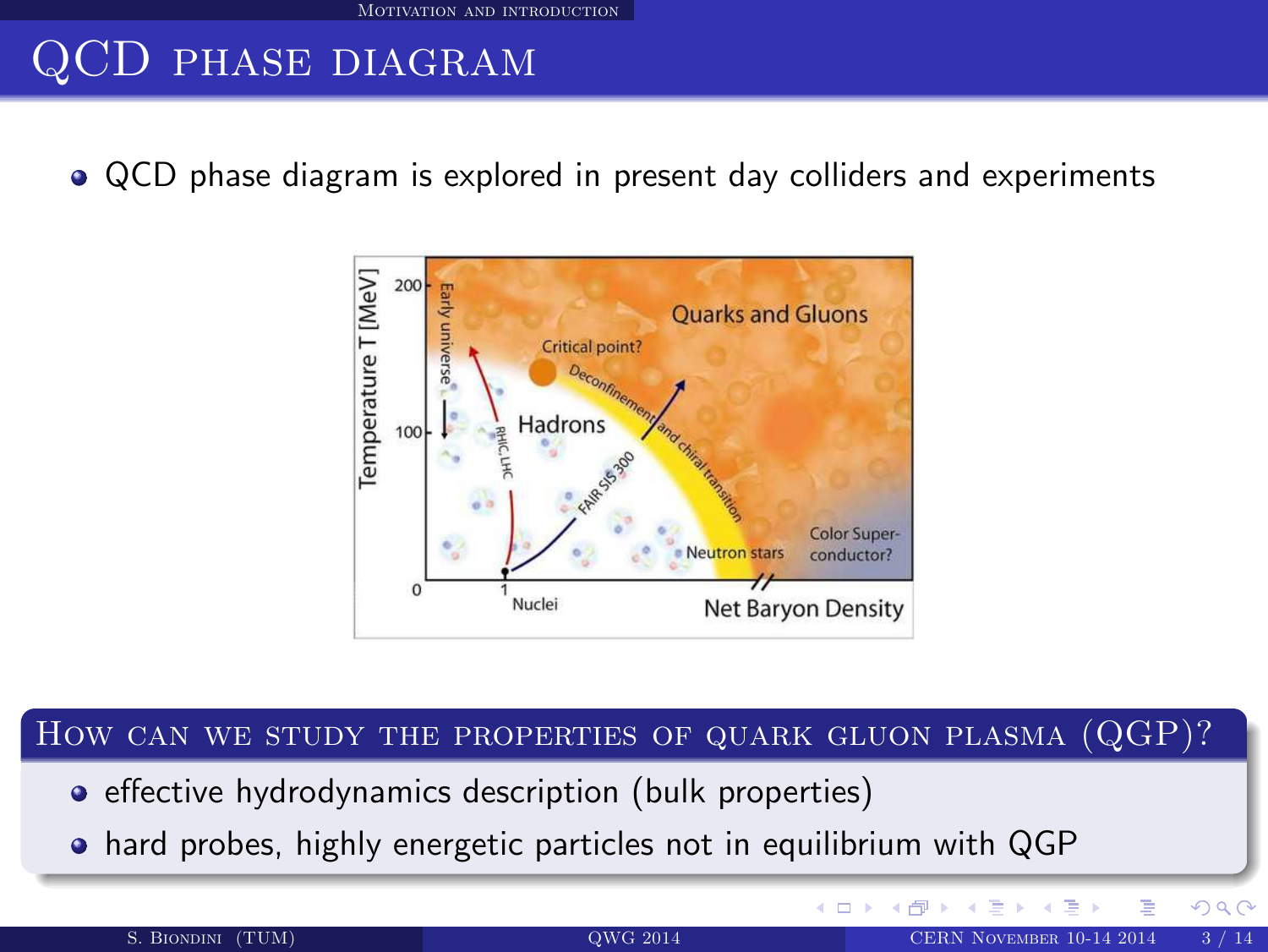[Motivation and introduction](#page-3-0)

# Heavy Quarkonium and QGP



 $\bullet$  Medium effect can dissociate the QQ T. Matsui and H. Satz (1986)

$$
V(r) = -C_F \frac{\alpha_s}{r} \rightarrow -C_F \alpha_s \frac{e^{-m_D(T)r}}{r}
$$

- At some  $T<sub>d</sub>$  the bound state ceases to exist due to Debye screening
- $\Rightarrow$  Suppressed yield of dilepton decay channel  $R_{AA}(Q\bar{Q})$

POTENTIAL MODELS NATURALLY FOLLOW F. Karsch, M. T. Mehr and H. Satz (1988)

- Medium effect entirely encoded in a T-depended potential
- Solve the Schrödinger equation  $\rightarrow$  rather good agreement

<span id="page-3-0"></span>A. Bazavov, P. Petreczky and A. Velytsky (2009)

• Still lacking a first principle derivation from QCD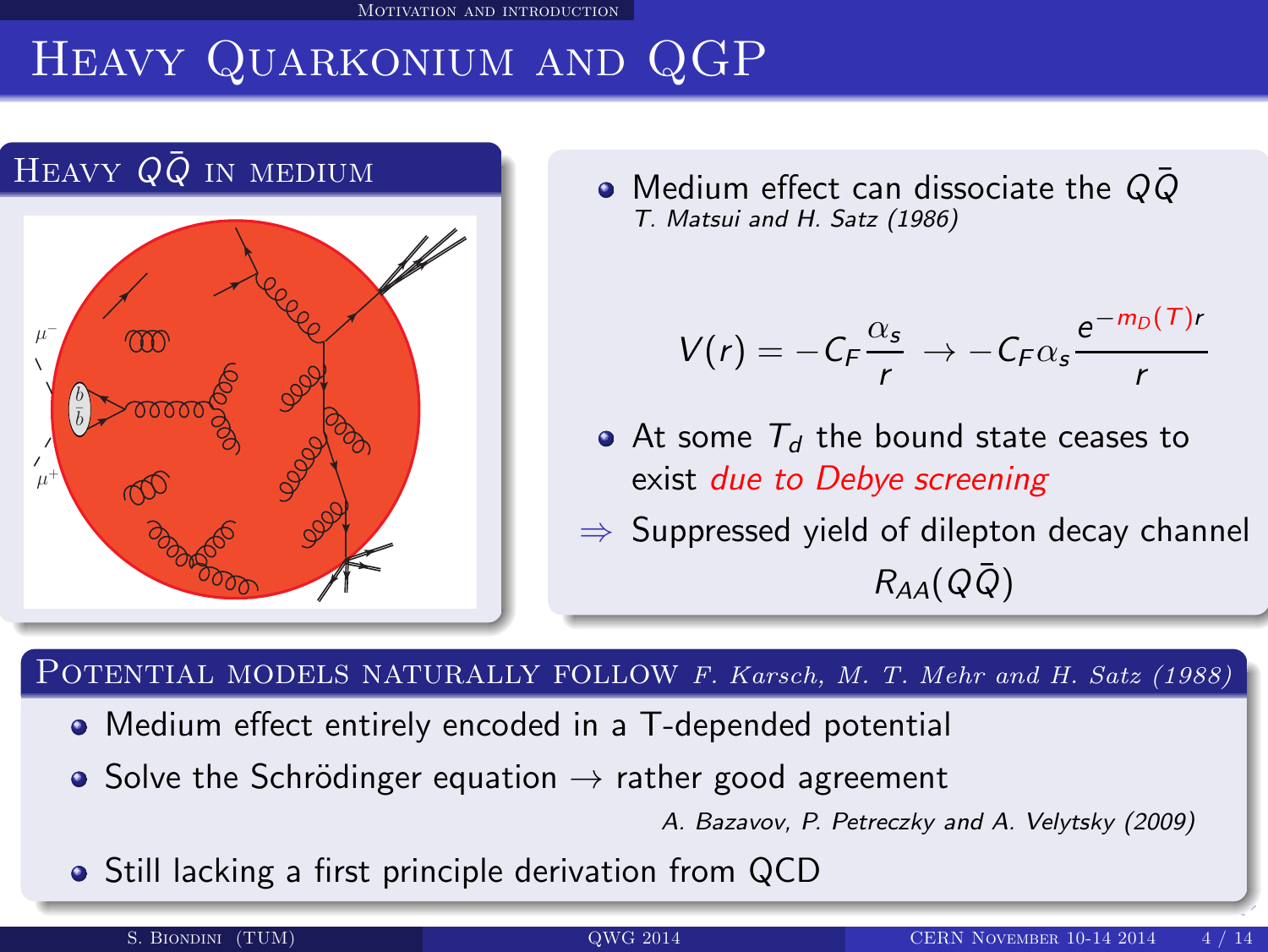[Motivation and introduction](#page-4-0)

## Towards a QCD derived potential

#### PERTURBATIVE COMPUTATION OF REAL-TIME POTENTIAL

M. Laine, O. Philipsen, P. Romatschke and M. Tassler (2007)

• in the case  $\pi \mathcal{T} \gg 1/r \sim m_D \Rightarrow \text{Im}(V) \gg \text{Re}(V)$  and  $\mathcal{T} = -2\langle \text{Im}(V) \rangle$ 

$$
V_{\text{HTL}} = -\alpha_s C_F \frac{e^{-m_D r}}{r} + 2i \frac{\alpha_s C_F T}{m_D r} f(m_D r)
$$



Different dissociation mechanism: Landau damping

### WHAT IS THE TEMPERATURE AT LHC TODAY?

- Many studies suggest  $T_{max} \simeq 450 \text{ MeV}$  M. Habich, J. L. Nagle and P. Romatschke (2014)
- Υ(15):  $1/r \sim 1500$  MeV  $> πT \sim 1200$  MeV,  $1/r > m_D \sim 800$  MeV

### <span id="page-4-0"></span>Can we address different h[ier](#page-3-0)[arc](#page-5-0)[h](#page-3-0)[ie](#page-4-0)[s?](#page-5-0)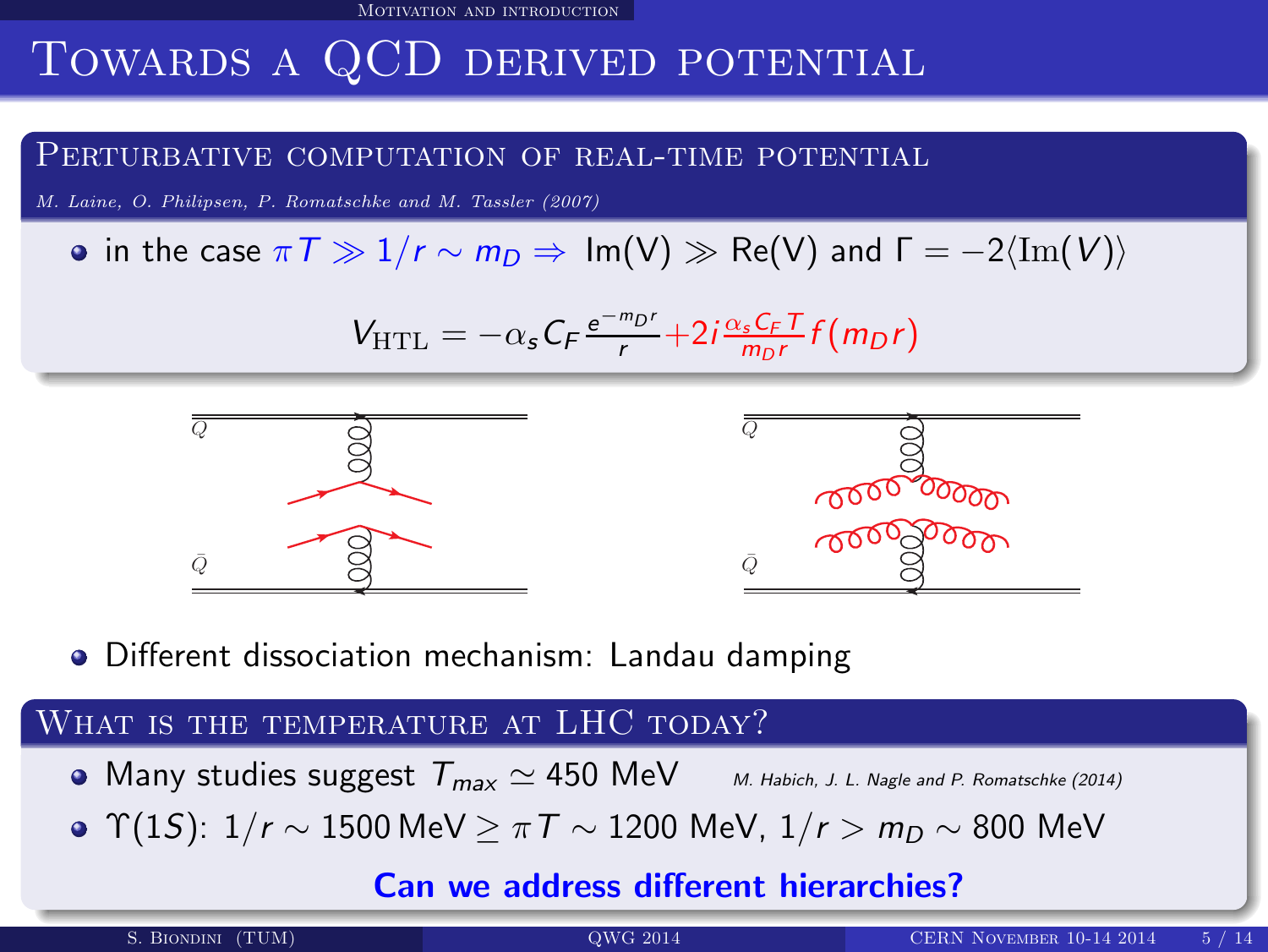[EFTs for quarkonium at the LHC](#page-5-0)

## EFTs for heavy quarkonium

MANY ENERGY SCALES ARE THERE: (perturbative regime and weak coupling)

1) Non-relativistic scales (bound state):

$$
m \gg mv\ (1/r) \gg mv^2\ (E)
$$

2) Thermodynamic scales:

 $\pi T \gg m_D$ 



- The potential  $\rightarrow$  matching coefficient of EFT
	- $\Diamond$  T  $\neq$  0: pNRQCD<sub>HTL</sub>
		- N. Brambilla, J. Ghiglieri, A. Vairo and P. Petreczky (2008)

N. Brambilla, M. A. Escobedo, J. Ghiglieri, J. Soto and A. Vairo (2010)

 $\frac{1}{r} \gg \pi T \gg m_D \gg E$ ,  $\frac{1}{r} \gg \pi T \gg E \gg m_D$ 

**•** Thermal corrections to Coulomb potential

<span id="page-5-0"></span>
$$
\text{Re}\,V_s=-\,C_F\alpha_s/r+\delta\,V(r,\,T)
$$

Thermal width (Landau da[mpin](#page-4-0)[g](#page-6-0) [an](#page-4-0)[d](#page-5-0) [si](#page-6-0)[n](#page-4-0)[gl](#page-5-0)[e](#page-8-0)[t-](#page-9-0)[o](#page-4-0)[ct](#page-5-0)[e](#page-8-0)[t](#page-9-0) [br](#page-0-0)[eak](#page-13-0) up)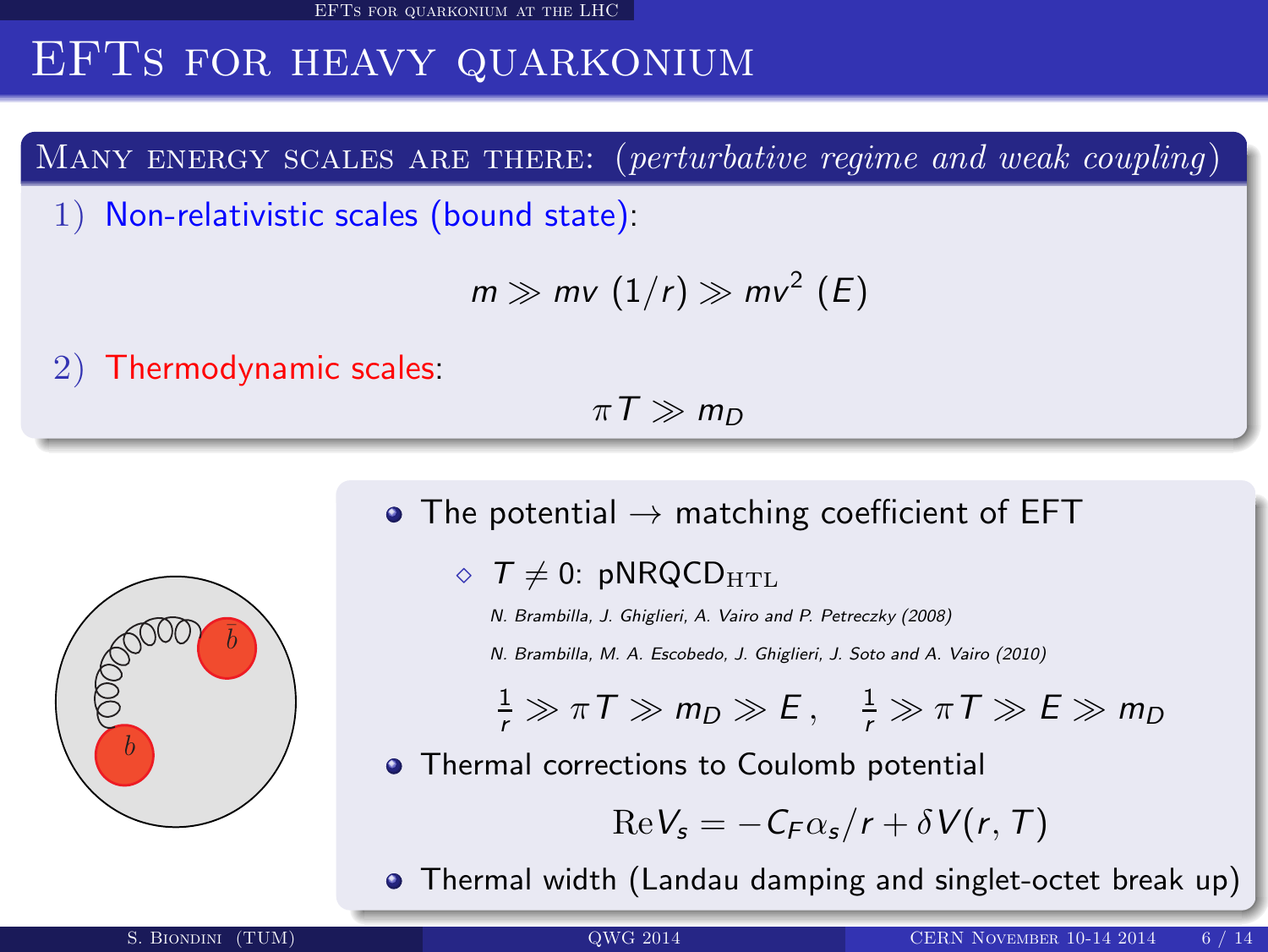[EFTs for quarkonium at the LHC](#page-6-0)

### NUCLEAR MODIFICATION FACTOR AND POTENTIALS

#### Towards phenomenology of quarkonia suppression

• Interesting studies for  $\Upsilon(nS)$  with  $\pi T \gg 1/r \sim m_D$ 

$$
V_{\text{HTL}} = -\alpha_s C_F \frac{e^{-m_D r}}{r} + 2i \frac{\alpha_s C_F T}{m_D r} f(m_D r) + \text{non-perturbative ansatz}
$$

• Solve the Schrödinger equation numerically and plug the  $\Gamma_T$  in

<span id="page-6-0"></span>
$$
R_{AA}(\Upsilon(nS)) \propto e^{-\int d\tau \Gamma_T(\tau)}
$$

M. Strickland (2012), F. Nendzig and G. Wolschin (2013) and (2014)

• Address the same problem with EFT potentials

#### Different hierarchies

 $\bullet$  1/r  $\gg \pi T \gg E \gg m_D$ : real and imaginary part of  $V_s(r)$ 

•  $1/r \sim \pi T \gg m_D \gg E$ : imaginary part of  $V_s(r)$ , missing the real part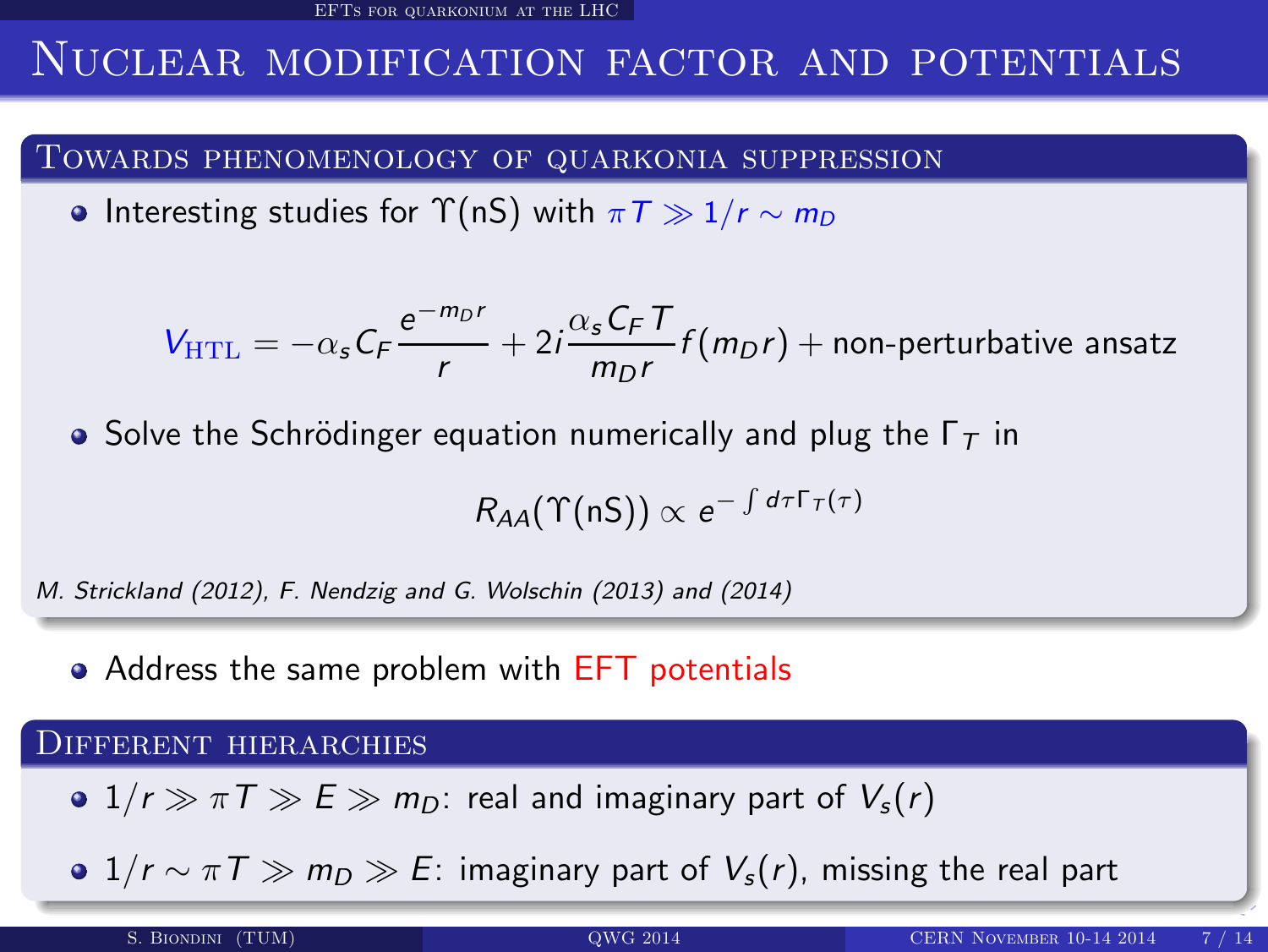[EFTs for quarkonium at the LHC](#page-7-0)

# REAL PART:  $V_s(r)$  for  $1/r \sim \pi T \gg m_D \gg E$

STRATEGY OF THE CALCULATION M. A. Escobedo and J. Soto (2010)

• We start with NRCQD at  $T = 0$ 

• the  $1/r$  and  $\pi T$  are integrated out at once  $\rightarrow$  match with pNRQCD<sub>HTL</sub>



$$
V_s(r) = C_F g^2 \mu^{4-D} \int \frac{d^{D-1} \rho}{(2\pi)^{D-1}} \left( e^{i\mathbf{p} \cdot \mathbf{r}} - 1 \right) \Delta_{11}(p)
$$
  

$$
\Delta_{11} = \frac{1}{2} \left( \Delta_R + \Delta_A + \Delta_S \right), \ \Delta_R = \Delta_R^0 + \Delta_R^0 \Pi_R \Delta_R
$$

**∢ ロ ▶ ∢ 伊 ▶** 

### RETARDED GLUON SELF ENERGY IN  $p_0 \ll p \sim \pi T$

$$
\operatorname{Re}\left[\Pi_{00}^{R}(\rho)\right] = \frac{g^{2}T_{F}N_{f}}{\pi^{2}} \int_{0}^{\infty} dk_{0} k_{0} n_{F}(k_{0}) \left[2 + \left(\frac{\rho}{2k_{0}} - 2\frac{k_{0}}{\rho}\right) \ln\left|\frac{\rho - 2k_{0}}{\rho + 2k_{0}}\right|\right] \to \text{light-quarks}
$$

$$
+ \frac{g^{2}N_{c}}{\pi^{2}} \int_{0}^{\infty} dk_{0} k_{0} n_{B}(k_{0}) \left[1 - \frac{\rho^{2}}{2k_{0}^{2}} + \left(-\frac{k_{0}}{\rho} + \frac{\rho}{2k_{0}} - \frac{\rho^{3}}{8k_{0}^{3}}\right) \ln\left|\frac{\rho - 2k_{0}}{\rho + 2k_{0}}\right|\right] \to \text{gluons}
$$

<span id="page-7-0"></span>つくぐ

4 E X 4 E X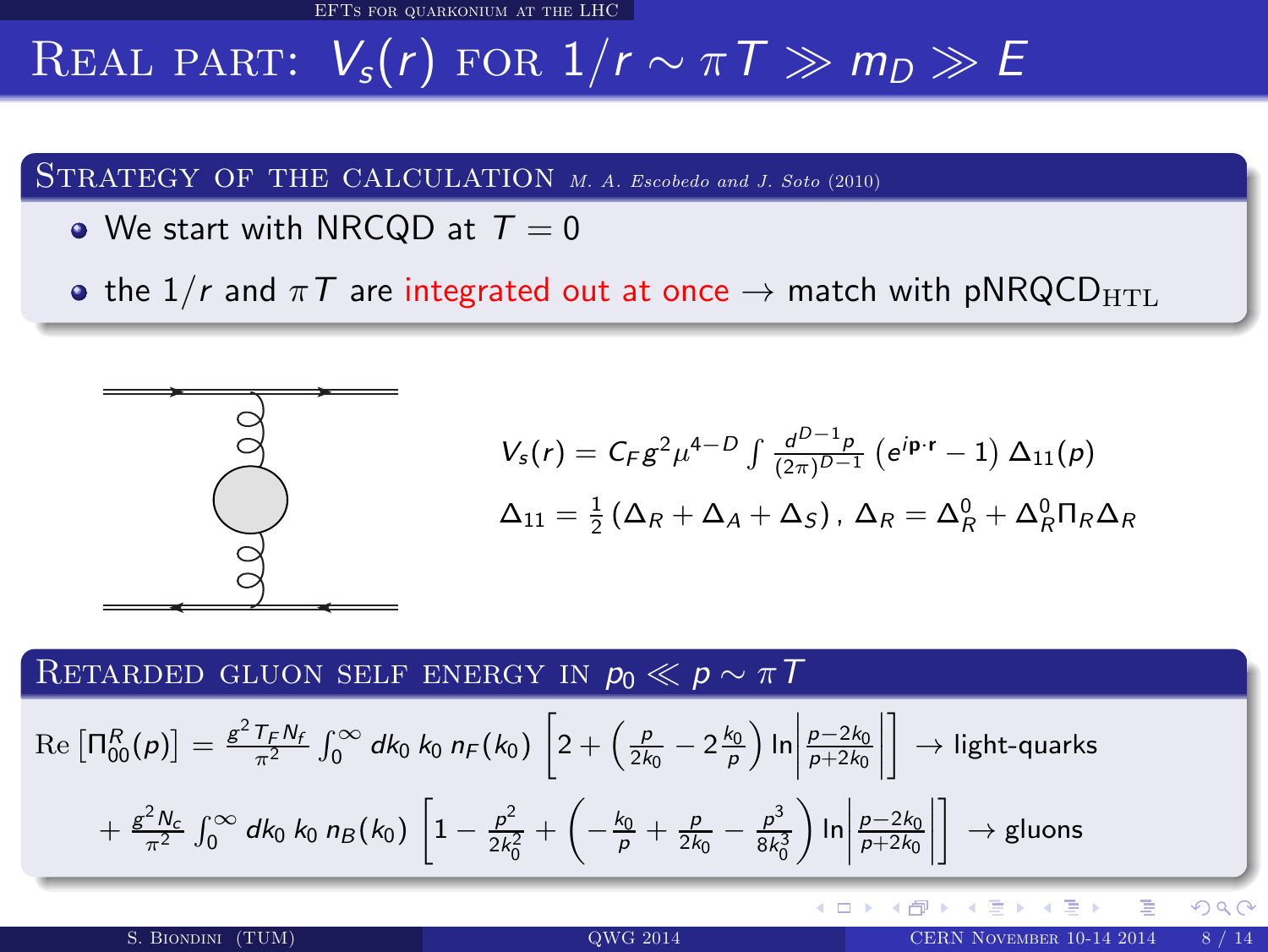## Result and check

LIGHT QUARKS CONTRIBUTION:  $m_{D,q}^2 = T_F N_f g^2 T^2/3$ 

$$
\operatorname{Re} \left[ \delta V^{q} \right] = - \frac{c_F}{4} \, \alpha_s \, r \, m_{D,q}^2 - C_F \frac{3}{2\pi} \, \alpha_s \, r^2 \, T \, m_{D,q}^2 \, \zeta(3) + C_F \frac{\alpha_s \, m_{D,q}^2}{4 \, \pi^2 r T^2} \, F_q(rT)
$$

GLUON CONTRIBUTION  $m_{D,g}^2 = N_c g^2 T^2/3$  $\text{Re} \left[ \delta V^{\mathcal{S}} \right] = - \frac{\mathcal{C}_{\mathcal{F}}}{4} \alpha_{s} \, r \, m_{D,g}^{2} - \mathcal{C}_{\mathcal{F}} \frac{\alpha_{s} \, r^{2} \, T \, m_{D,g}^{2}}{\pi} \, \zeta(3) + \mathcal{C}_{\mathcal{F}} \frac{\alpha_{s} \, m_{D,g}^{2}}{8 \, \pi^{2} \, r \, T^{2}} \, \mathcal{F}_{\mathcal{S}}(r \mathcal{T})$ 

<span id="page-8-0"></span>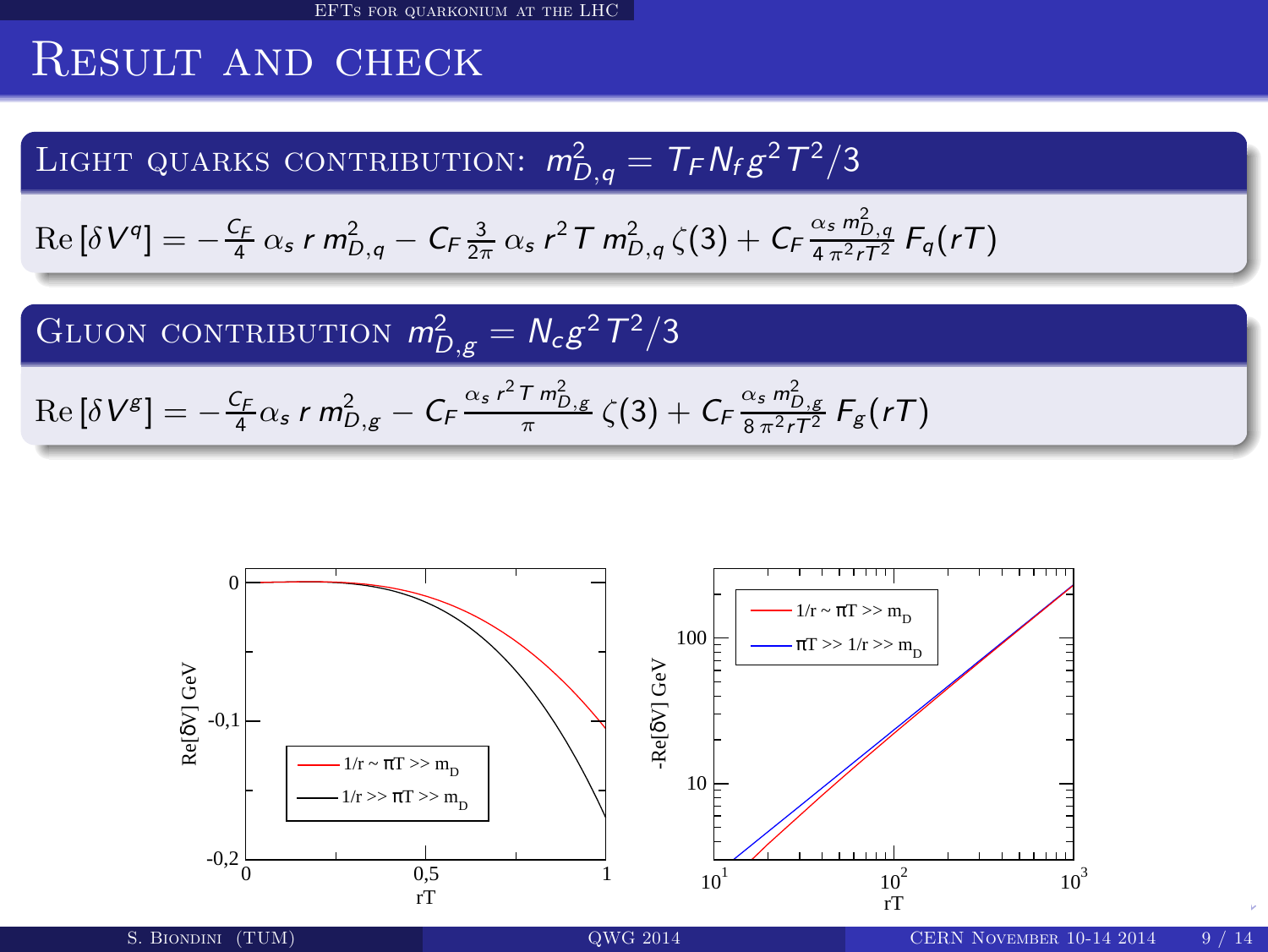[EFT and Anisotropic QGP](#page-9-0)

# Anisotropy in QGP

### QGP IS A RATHER COMPLICATED SYSTEM...

Longitudinal (beam axis) expansion is bigger than the radial expansion



- Different temperatures
- 2) Anisotropic parton momenta

<span id="page-9-0"></span>Local momentum anisotropy :  $\xi$ 

• The anisotropy effects on the Q $\overline{Q}$  spectrum studied for  $\pi T \gg 1/r \sim m_D$ 

Y. Burnier, M.Laine and M. Vepsalainen (2009), A. Dimitru, Y. Gou, and M. Strickland (2009)

• We can address within EFTs the case  $1/r \gg \pi T \gg E \gg m_D$ 

#### MODELLING THE ANISOTROPY

$$
f(\mathbf{k}) = f_{\mathsf{iso}}\left(\sqrt{\mathbf{k}^2 + \xi(\mathbf{k} \cdot \mathbf{n})^2}\right) = \left(e^{\frac{\sqrt{\mathbf{k}^2 + \xi(\mathbf{k} \cdot \mathbf{n})^2}}{7}} - 1\right)^{-1}
$$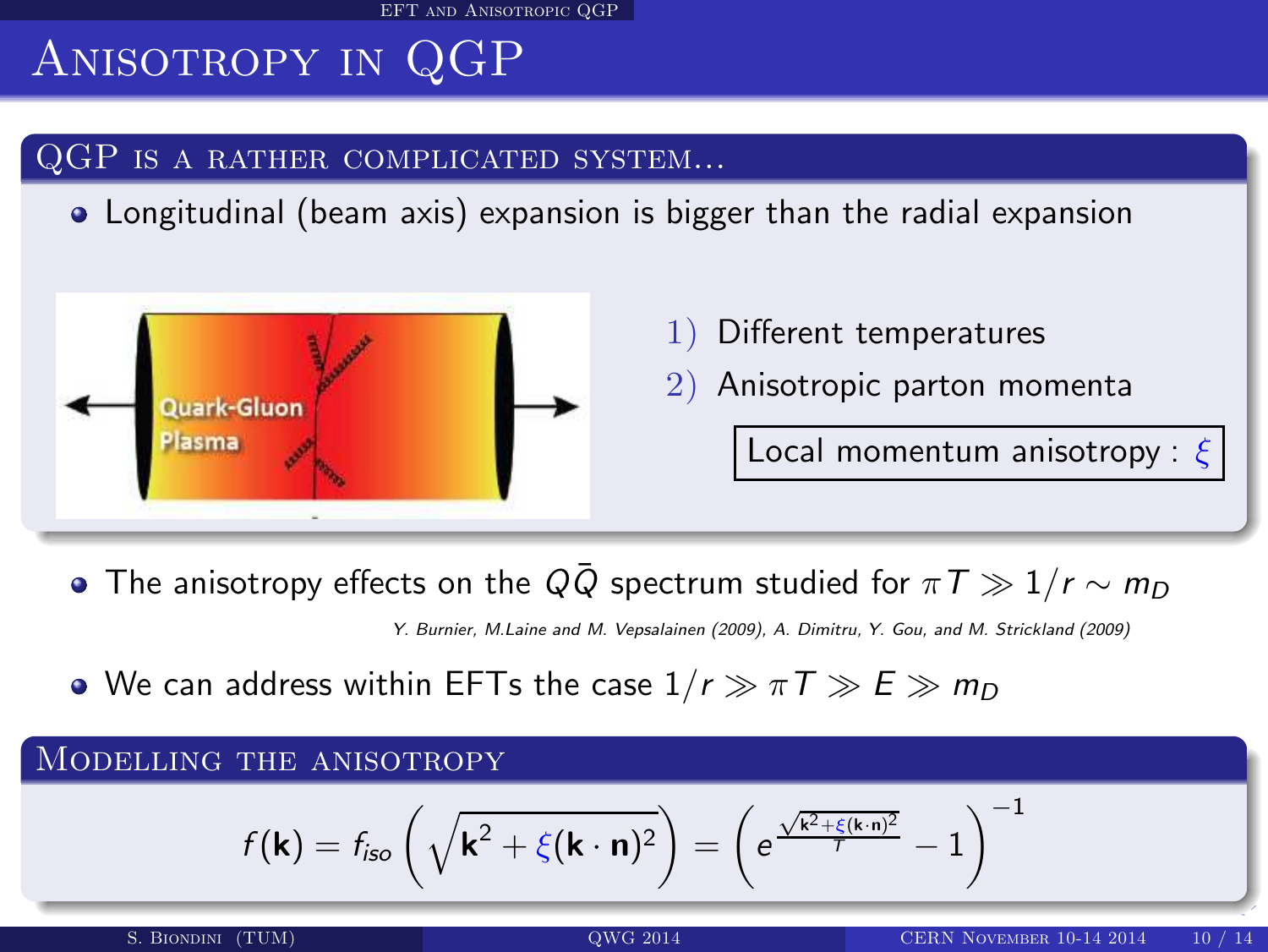### WE START WITH PNRQCD:  $1/r \gg \pi T \gg E \gg m_D$

$$
\mathcal{L}_{\text{pNRQCD}} = -\frac{1}{4} F_{\mu\nu}^a F^{a\mu\nu} + \sum_i \bar{q}_i i \not{\!\!D} q_i + \int d^3 \mathbf{r} \, \text{Tr} \left\{ S^{\dagger} \left( i \partial_0 - h_s \right) S + O^{\dagger} \left( i D_0 - h_o \right) O \right. \\ + \left. V_A \left( O^{\dagger} \mathbf{r} \cdot g \mathbf{E} S + h.c. \right) + \frac{V_B}{2} O^{\dagger} \left\{ \mathbf{r} \cdot g \mathbf{E}, O \right\} + \cdots \right\}
$$



- $\bullet$  Match pNRQCD onto pNRQCD $_{\rm HTL}$
- T encoded in a redefined potential

( □ ) ( <sub>①</sub>

$$
\delta \Sigma(E) = -ig^2 C_F \frac{r^i}{D-1} \mu^{4-D} \int \frac{d^D k}{(2\pi)^D} \frac{i}{E - h_o - k_0 + i\eta} k_0^2 D_{ii}(k_0, k) r^i
$$

 $\bullet$  Momentum region  $k_0 \sim \pi T$  and  $k \sim \pi T$ . Since  $\pi T \gg (E - h_0)$ 

$$
\frac{i}{E-h_o-k_0+i\eta}=\frac{i}{-k_0+i\eta}-i\frac{E-k_0}{(-k_0+i\eta)^2}+\cdots
$$

• At leading order in  $\alpha_s$  we obtain

$$
\delta V_s(r, T, \xi) = \frac{\pi \alpha_s C_F T^2}{3} \left( \frac{2}{m} + \frac{N_c \alpha_s r}{4} + \frac{N_c \alpha_s (r \cdot n)^2}{4r} \right) \frac{\arctan \xi}{\xi}
$$

$$
+ \frac{\pi N_c C_F \alpha_s^2 T^2}{12\xi r} \left( 1 - \frac{\arctan \sqrt{\xi}}{\sqrt{\xi}} \right) \left( r^2 - 3(r \cdot n)^2 \right)
$$

<span id="page-10-0"></span>つひい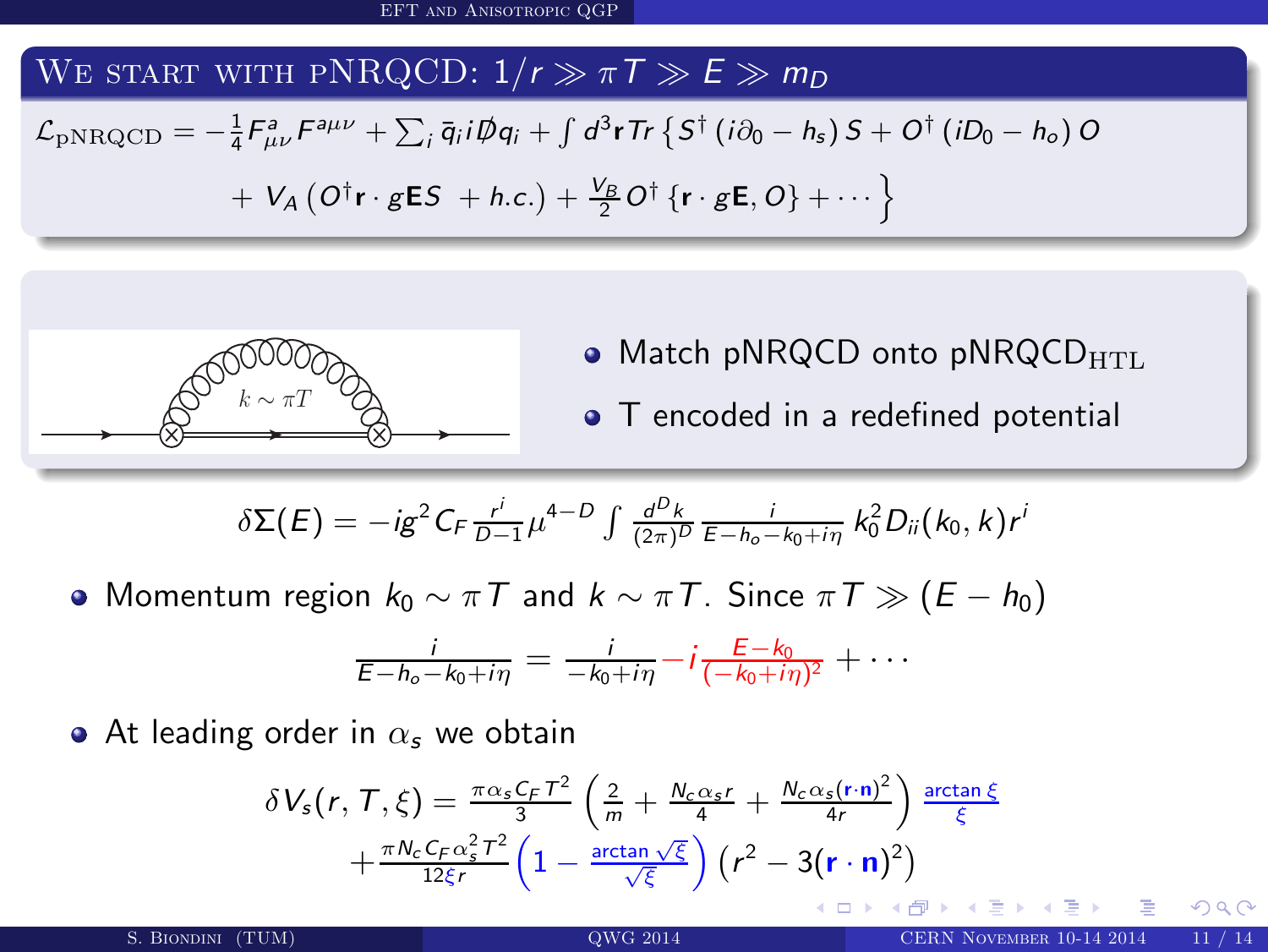### STRATEGY OF THE CALCULATION:  $1/r \gg \pi T \gg E \gg m_D$



**•** Effect of the scale E within pNRQCD $_{\text{HTL}}$ 

4 0 8 4

• Octet unexpanded,

• 
$$
f(\mathbf{k}) \simeq \frac{T}{k\sqrt{1+\xi\cos^2\theta}} + \dots
$$

**•** Thermal width from the scale  $E: \Gamma = -2 \langle n, l | \text{Im} \delta \Sigma(E) | n, l \rangle$ 

$$
\Gamma(T,\xi) = \left(\frac{1}{3}N_c^2C_F\alpha_s^3T + \frac{4}{3}\frac{C_F^2\alpha_s^3}{n^2}T(C_F + N_c)\right)\frac{\sinh^{-1}(\sqrt{\xi})}{\sqrt{\xi}}
$$

$$
+ \left(\frac{1}{4}N_c^2C_F\alpha_s^3T + \frac{C_F^2\alpha_s^3}{n^2}T(C_F - \frac{N_c}{2})\right)\frac{(1+\frac{2}{3}\xi)\sinh^{-1}(\sqrt{\xi})-\sqrt{\xi(1+\xi)}}{\sqrt{\xi^3}}(2\ell00|\ell0\rangle\langle2\ell0m|\ell m\rangle)
$$

• Check with  $\xi \rightarrow 0$ , we recover the known result N. Brambilla, M. A. Escobedo, J. Ghiglieri, J. Soto and A. Vairo (2010)

<span id="page-11-0"></span>nar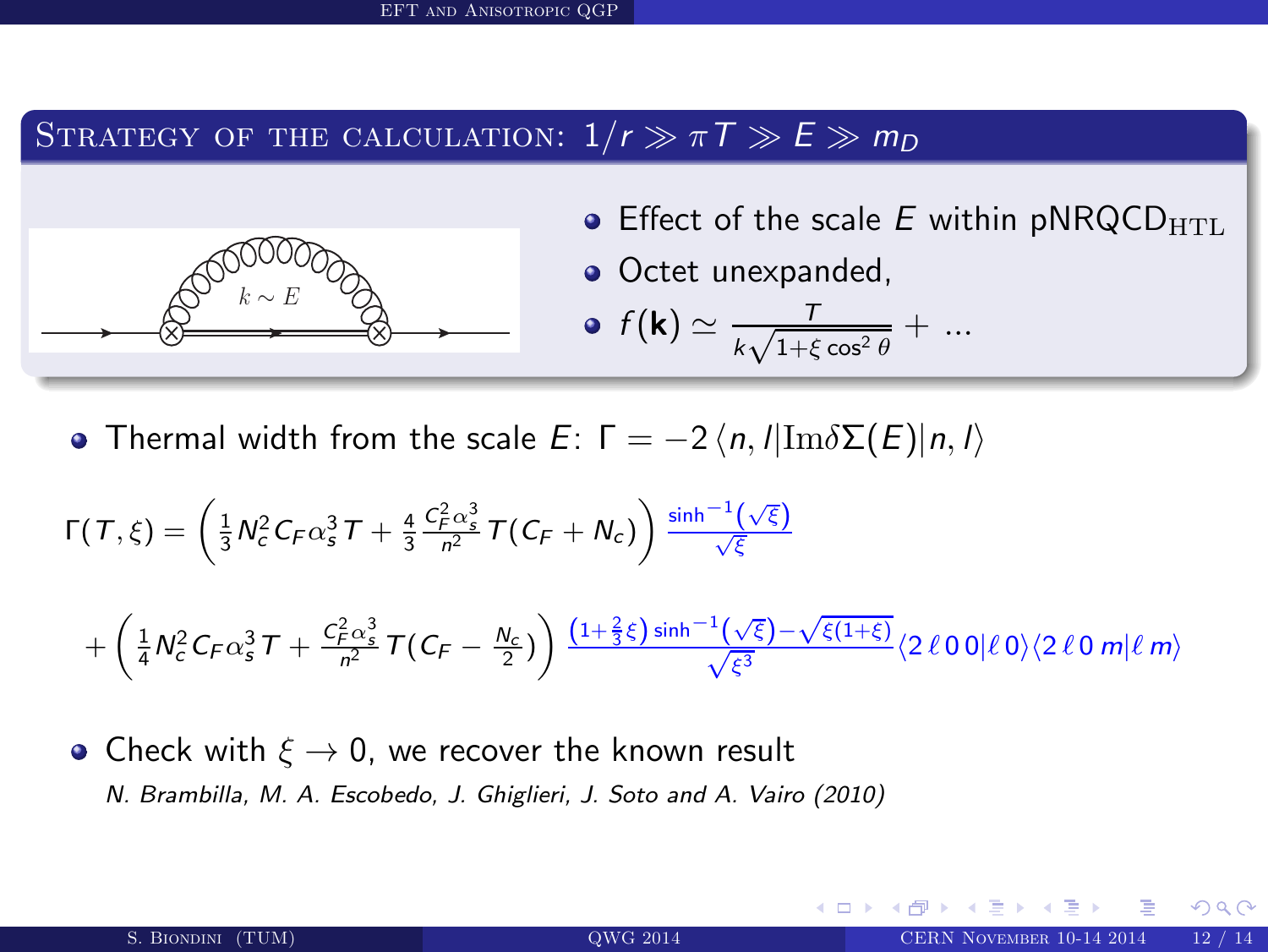[EFT and Anisotropic QGP](#page-12-0)

## CHECK WITH KNOWN LIMITS

### REAL PART OF THE POTENTIAL (FOR  $\Upsilon(1S)$ )

 $V_s(r, T, \xi) \rightarrow -c_F \frac{\alpha_s}{r} + \frac{\pi}{9} N_c C_F \alpha_s^2 T^2 r + \frac{2\pi}{3m_b} C_F \alpha_s T^2 + \mathcal{O}(\xi)$ 

### THERMAL WIDTH

 $\Gamma(T,\xi) \to \frac{1}{3} N_c^2 C_F \alpha_s^3 T + \frac{4}{3} C_F^2 \alpha_s^3 T (C_F + N_c) + \mathcal{O}(\xi)$ 



<span id="page-12-0"></span> $\Omega$